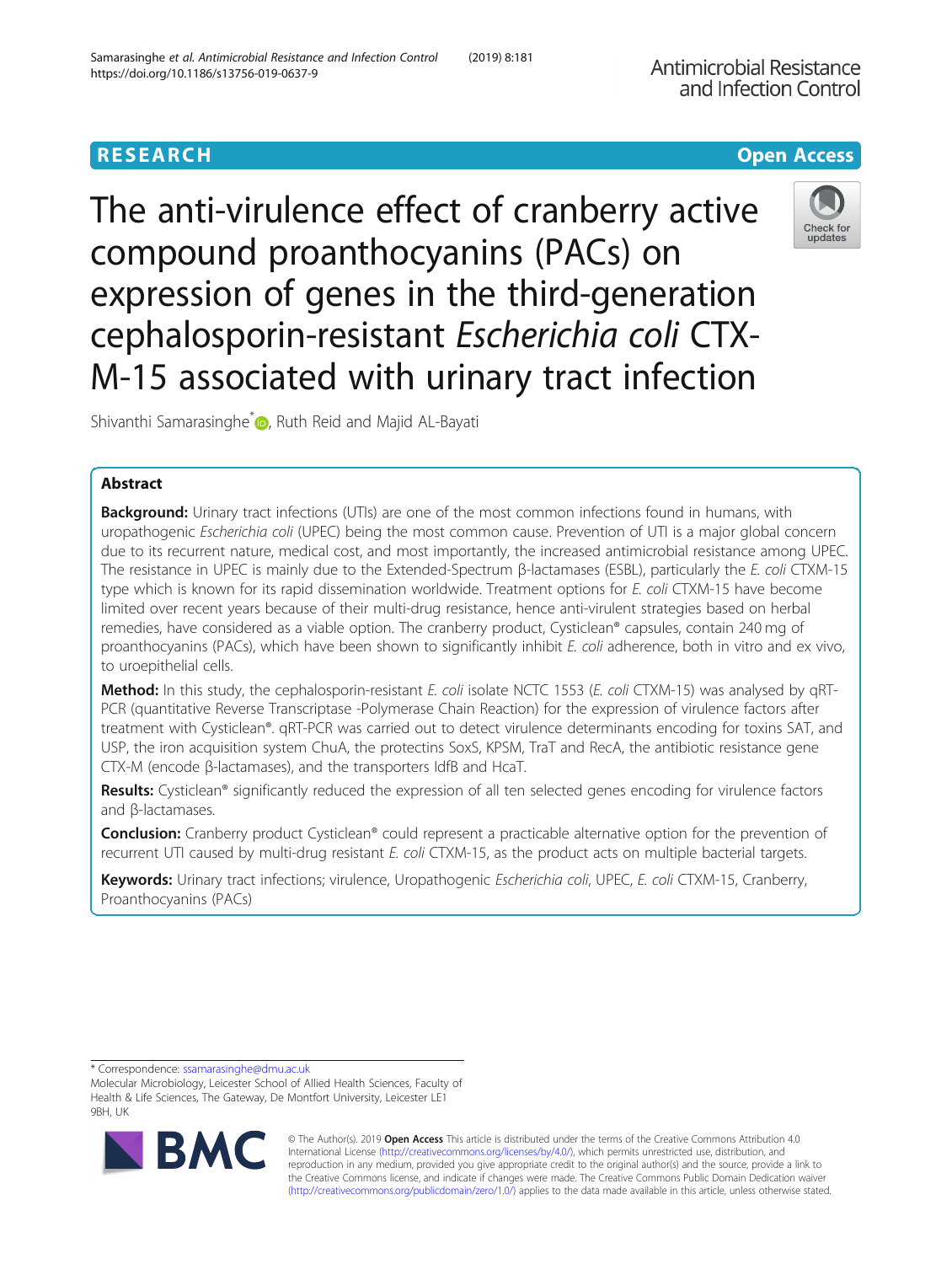### Introduction

Urinary tract infections (UTIs) are among the most common infectious disease affecting humans and have been estimated to occur in at least 50% of women at some stage during their lives. They are responsible for more than 7 million visits to physicians annually and 15% of all prescribed antibiotics in the US and European countries [[1\]](#page-7-0). Because of the highly prevalent nature of UTIs, they represent a public health and economic burden. In the United States, in 2010, the annual direct and indirect cost of UTIs was estimated at \$2.3 billion [\[2](#page-7-0)], and in the UK it has been estimated that the NHS has spent £434 million in  $2013/14$  to treat UTIs [\[3](#page-7-0)]; similarly, many other countries also incurred high medical costs in dealing with this common infection [[2\]](#page-7-0).

UTI are caused mainly by Uropathogenic E. coli (UPEC), which accounts for approximately 80% of all UTIs [[4](#page-7-0)]. Common symptoms include painful, frequent and urgent need to urinate and can lead to irreversible kidney damage and even death [\[5](#page-7-0)]. Adjunctive treatment of UTI and prevention of recurrent UTI has become a global concern due to associated morbidity and increased medical cost associated with this infection [[6\]](#page-7-0). UPEC associated with high levels of ESBL gene carriage [\[7\]](#page-7-0) and the CTX-M βlactamase family is the predominant ESBL type in many countries. Within this family, CTX-M-15 considered the most prevalent genotype worldwide [\[8](#page-7-0)]. It was demonstrated that CTX-M-15 is associated with an extensive pattern of antimicrobial resistance to a large number of antibiotics such as penicillins, cephalosporins, monobactams, and carbapenem [\[9](#page-7-0)]. Moreover, CTX-M-producing UPEC also exhibits coresistance to other large antimicrobial families such as aminoglycosides and fluoroquinolones [[9](#page-7-0)]. Hence, this increasing level of UPEC multi-drug resistance is a great health and economic concern as it limits the therapeutic options available for the treatment of common bacterial infections such as UTIs.

In 2018, the World Health Organisation (WHO) composed a global priority list of antibiotic resistant bacteria and categorised the third-generation cephalosporinresistant Enterobacteriaceae, as a global priority one group of pathogens, that needed urgent research and development of novel antibiotics [[10](#page-7-0)]. CTX-M-producing UPEC belongs to the third-generation cephalosporin-resistant Enterobacteriaceae family, highlighted the importance of development of novel antibiotic for UTI associated with this pathogen. As a part of the therapeutic strategies designed to combat antimicrobial resistance among the UTI pathogens, the use of alternative methods such as antivirulence strategies, which manipulates virulence factors of the bacteria rather than bacterial growth factors, are considered an effective tool as they have a lower risk of resistance development [[11](#page-7-0)]. It is thought that the main reason for UPEC being so successful is their expression of a wide range of virulence factors [[4\]](#page-7-0). Virulence genes are commonly located on mobile genetic elements such as pathogenicity islands, transposons, bacteriophages or plasmids and are generally spread by DNA horizontal transfer [[12](#page-7-0)]. Understanding the role of virulence factors and their expression enables research that aims to discover novel therapeutic mechanisms that can limit bacterial infection. Virulence factors important to UPEC infection of the urinary tract include adhesins, capsules, toxins and ironacquisition systems [[12](#page-7-0)]. These virulence factors contribute to the colonization and invasion of the urinary tract, leading to biofilm formation, tissue damage and ascension to the bladder and kidneys. Research suggests that adhesins, or fimbriae, are the most important determinant of virulence in the infection of the urinary tract and have therefore been studied extensively.

It has been demonstrated that cranberries can decrease the virulence of UPEC, however little work has been completed on virulence factors other than for adhesins. Many in vivo and in vitro results have shown a significant inhibition of the adherence of E. coli to uroepithelial cells [[13](#page-7-0), [14\]](#page-7-0). A significant improvement in symptoms has been seen, including the reduction in painful, frequent and urgent urination  $[15]$ . Most of the above studies were focused on considering the cranberries as a whole fruit than its active compound, PACs, hence for this study the cranberry capsule Cysticlean® was chosen, which contains 240 mg of PACs. This study focusses on the toxins SAT, and USP, the iron acquisition system ChuA, the protectins SoxS, KPSM, TraT and RecA, the antibiotic resistance gene CTX-M and the genes responsible for the normal function of the cell, IdfB and HcaT. In this study, the CTX-M producing E. coli isolate NCTC 1553 was analysed via qRT-PCR for the expression of virulence factors, both before and after treatment with the cranberry product Cysticlean®. The results reported herein show that cranberry treatment reduces the expression of multiple virulence factors. These data suggest that cranberry's mechanism may be multifaceted.

### Materials and methods

#### Bacterial isolate and cranberry capsules

Escherichia coli isolate NCTC 13353 (anti-microbial resistance resistant reference strain from Public Health England, UK) expressing the resistance gene CTX-M-15 was used in all parts of this study. Cysticlean® capsules were purchased from VITA GREEN Europe S. A, which contained 240 mg of PACs per capsule.

### Minimum inhibitory concentration

In order to determine the concentration of cranberry required for use in the RT-qPCR experiment, the minimum inhibitory concentration was determined using the broth macro dilution method in triplicates. A 60 mg/ml PAC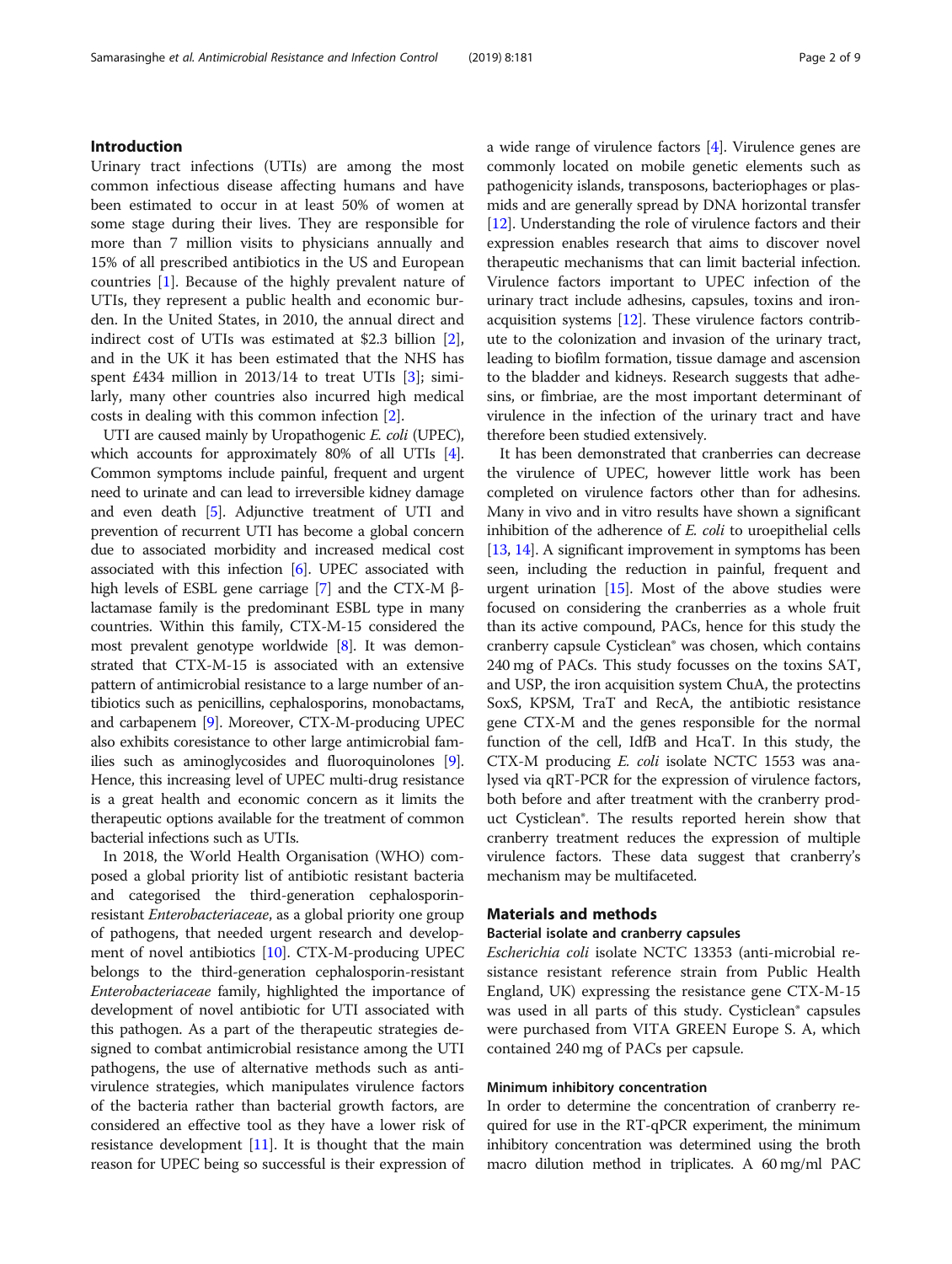stock solution in 20 ml minimal medium (M9 Minimal Salts, 5X, Sigma Aldrich, Dorset, UK) was used for serial dilutions of the following concentrations of Cysticlean®: 30, 15, 7.5, 3.75, 1.88, 0.94, 0.47, 0.23, 0.12, 0.059, 0.029 mg/ml. An overnight culture  $(10^8 \text{ CFU/ml})$  of *E. coli* NCTC 1553 was diluted to 0.5 McFarland standard in minimal medium, and 100 μl of this diluted culture was added to each concentration. Cultures were incubated at 37 °C with shaking overnight. The MIC was determined as the lowest concentration with no visible growth. A positive control, consisting of minimal medium and E. coli, and a negative control, consisting of minimal medium only, were included.

### RNA extraction

A 10 ml volume of the MIC concentration was prepared in minimal medium. An overnight culture of E. coli NCTC 1553 was diluted to 0.5 McFarland standard, 100 μl of which was added to the cranberry solution and incubated with shaking at 37 °C for 4 h. A second untreated culture was also incubated as an untreated control. A negative control consisting of minimal medium only was also included. All cultures were then filtered with a Whatman 1 and 0.45 membrane (GE Healthcare Life Sciences, Buckinghamshire, UK) before RNA lysate was extracted using the Cells-to-CT™ 1-Step TaqMan™ Kit (ThermoFisher Scientific, Loughborough, UK) following the manufacturer's instructions, with the exception that the lysis + DNase time was doubled to 10 min. RNA concentration was measured using a Qubit 3 fluorometer (ThermoFisher Scientific, Paisley, UK). The quality of RNA and the presence of any DNA was assessed using agarose gel electrophoresis.

### Design of primers and probes for reverse transcriptase qPCR (RT-qPCR)

Primers and Taqman probes were designed using the PrimerQuest Tool (Integrated DNA Technologies) using the custom design parameters listed in Table 1. Primers were designed to be 20–24 bp, with a melting temperature of approximately 60 °C. The GC content was designed to be 40–60. Taqman probes were designed to be 20–30 bp in length, with a melting temperature of 7–10 °C higher than that of the primers, and with a GC content of 35–65%. The OligoAnalyzer 3.1 (Integrated DNA Technologies Inc., Illinois, USA, <https://eu.idtdna.com/calc/analyzer>) was used to identify and possibility of any secondary structure and primer dimers. Whilst non-specific products do not produce results in Taqman qPCR, and were avoided because they reduce the efficiency of the reaction. The FAM fluorophore was added to the 5′ end of the probe and the Black Hole Quencher®-1 was added to the 3′ end using the custom DNA oligo tool (Integrated DNA Technologies). Probes were ordered on a 100 nm scale and purified by high performance liquid chromatography (HPLC). Primers were ordered on a 25 nm scale by standard methods. Both primers and probes were ordered as "lab ready",  $100 \mu M$  in IDTE, PH 8.0.

#### Primer specificity

RT-qPCR primers were checked for specificity by endpoint PCR using extracted DNA, as presented in Fig. [1](#page-3-0). Cycling parameters were as follows: initial denaturation at 95°C for 20 s, followed by 40 cycles of 95 °C for 15 s each and 60 °C for 1 min.

#### Primer efficiencies

Primer efficiencies were calculated using serial dilutions of amplicons (diluted 1:1000) in triplicate and by plotting the resulting data to produce standard curves for each primer pair selected. The amplification efficiency =  $[10(-1/slope)] - 1$ . A correlation coefficient  $(R^2)$  of 0.99 or greater was considered. An amplification efficiency of

Table 1 Sequences of primers and probes used in this study

|       | Forward                      | Reverse                     | Probe                           | Amplicon size (bp) | Reference  |
|-------|------------------------------|-----------------------------|---------------------------------|--------------------|------------|
| 16s   | GGAGACTGCCAGTGATAAA          | GAGGTCGCTTCTCTTTGT          | CCTTACGACCAGGGCTACACACGT        | 113                | This study |
| kpsM  | <b>GTTATATGGGACCGTCATATT</b> | <b>GCCACACTCTTTCGTATC</b>   | CCCAGAGCTTGCGGATTATCAATC        | 125                | This study |
| chuA  | CGATGGGCGAAATGTATAA          | GTTAGTTTCCGGACGTAAG         | <b>TCTCGATTGGTCGCTTCTATACCA</b> | 98                 | This study |
| CTX-M | GAAAGCGAACCGAATCT            | <b>GACATCGTCCCATTGAC</b>    | ACCTTGTTAACTATAATCCGATTGCGG     | 101                | This study |
| sat   | AGAAATATGGCATCTGTCACC        | CAGACGATATAGTCGGTGTTTC      | CAGCAACCATTACTCTGGGACAGC        | 97                 | This study |
| usp   | <b>TGAGTTCTGGTATGAGGAAGA</b> | <b>CCCGTATGAACACCATACAC</b> | <b>TACTGCCTGCTAGTGCTTTCTGCC</b> | 126                | This study |
| soxS  | AGGGTTGATTACCAGTATCC         | AACATATCGCAACACATCAC        | ACAGCGGCAATCAGCGGCGATATA        | 70                 | This study |
| recA  | GAGACAATTTGGTACTCCATC        | GATATCCAGTGAAAGCGAAC        | CGCCTGGGTGAAGACCGTTCCAT         | 90                 | This study |
| traT  | AGATTGCAGAGCGTACTAAG         | ACACGGGTCTGGTATTTATG        | CAACGGATAATGTTGCCGCCCTGC        | 127                | This study |
| ihfB  | GACGGTTGAAGATGCAGTAA         | CGGTAGTGCAAAGAGAAACT        | AGCATATGGCCTCGACTCTTGCGC        | 108                | This study |
| hcaT  | GGCATTATGGGAGCAACTAC         | <b>CTGGCGAGCAGCAATATAAC</b> | ACCACTATCAACCACGGCAACGCC        | 114                | This study |

Primer and probe sets were designed using the PrimerQuest Tool (Integrated DNA Technologies). All probes contained a FAM fluorophore at the 5′ end and a black hole quencher at the 3′ end.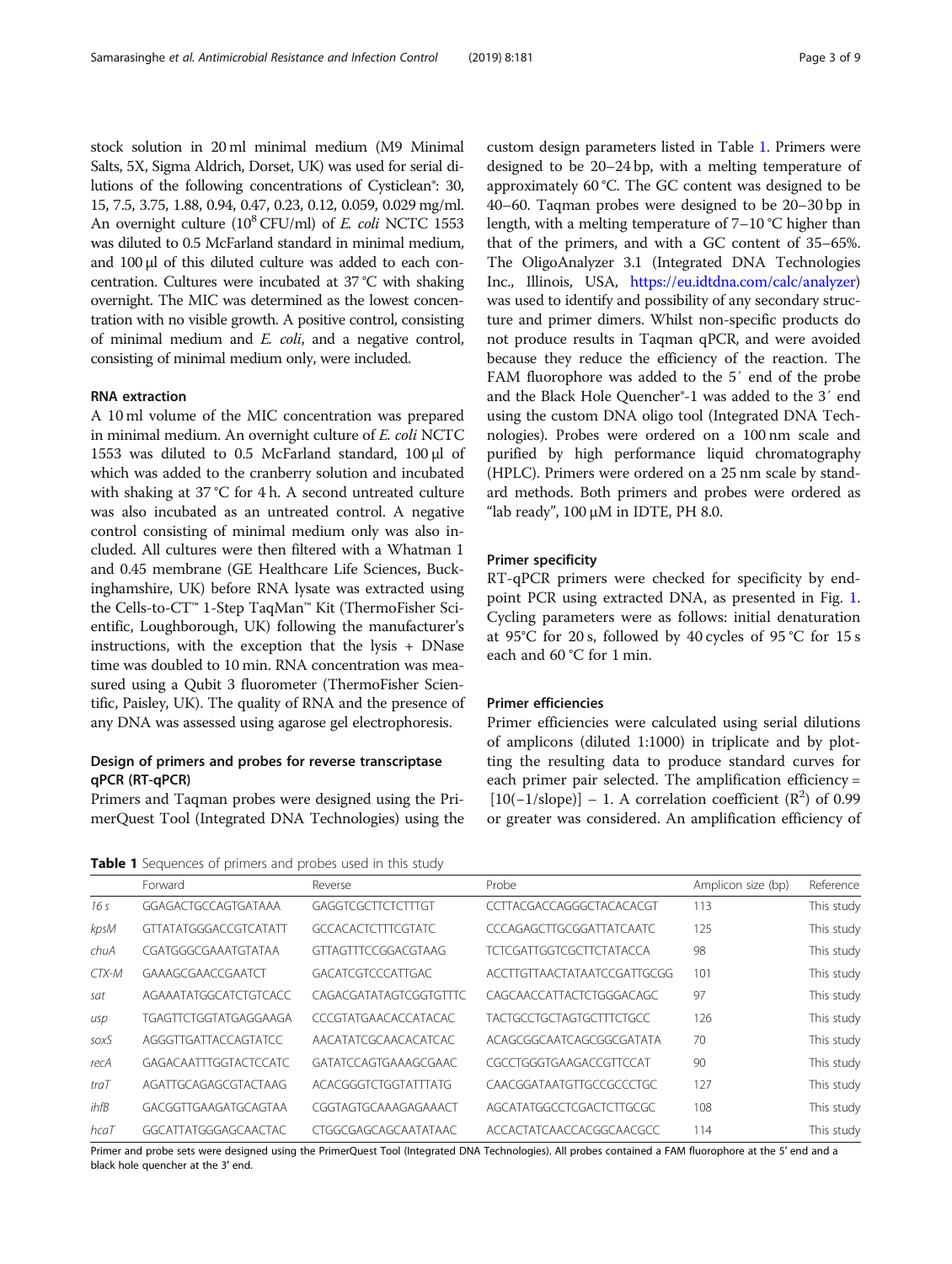<span id="page-3-0"></span>bn SA<sub>1</sub> 169  $ChulA$ **KPSM TraT** RecA CTX-M ihfR HacT LISE M  $S_{\alpha}$  $1000$  $250$  $200$ 150  $100$  $\overline{\mathbf{r}}$ Fig. 1 The specificity of each primer pair investigated by qRT-PCR for this study. End amplified products of qPCR were visualised using agarose gel electrophoresis. All genes were detected at the expected bp size and single band was observed for each primer pair indicating primer specificity. M, Molecular Weight marker, GeneRuler 50 bp DNA Ladder (Thermofisher, UK). Products and ladder ran on 4% Agarose gel.

80–120% was considered and the efficiencies of selected primers are presented in Table 2.

### RT-qPCR method

The Cells-to-CT™ 1-Step TaqMan™ Kit was used for RTqPCR. This kit allows for expression analysis from cultured cells without the requirement for extensive RNA purification. The mastermix contains a reverse transcriptase, allowing for a 1-step RT-qPCR. The Cells-to-CT™ mastermix contained the reverse transcriptase and allowed cDNA conversion during qPCR. qPCR reactions were carried out using the PikoReal® 96 well real-time PCR platform (ThermoFisher, Loughborough, UK). PCR amplification reactions were performed using three technical replicates, in a volume of 10 μl containing 2.5 μl TaqMan® 1-Step qRT-PCR Mix (initial concentration not known), with final concentrations of 500 nM primers, 250 nM probe and 1 μl of RNA lysate. Cycling parameters for the RT-qPCR assay

Table 2 The efficiencies of the primers used in the development of the RT-qPCR study

| Primer               | Efficiency % |
|----------------------|--------------|
| 16S (reference gene) | 84.3         |
| recA                 | 111.1        |
| CTX-M                | 99.7         |
| sat                  | 111.6        |
| traT                 | 94.3         |
| chuA                 | 115.6        |
| kpsM                 | 101.7        |
| soxS                 | 103.0        |
| usp                  | 90.2         |
| hcaT                 | 118.9        |
| $I$ hf $B$           | 115.3        |

Primer efficiencies were calculated using serial dilutions of amplicons 1:1000. An efficiency of 80–120% was considered.

were, an initial reverse transcription step at 50 °C for 5 min, reverse transcriptase inactivation/initial denaturation at 95 °C for 20 s, followed by 40 cycles of 95 °C for 15 s and, finally, 60 °C for 1 min. A no-reverse transcriptase control was implemented in triplicate by adding the mastermix containing reverse transcriptase after the reverse transcription step of the RT-qPCR assay. A no template control consisting of water instead of RNA was also added in triplicate. The experiment was performed twice (using two biological replicates) and the representative values presented were the means of the triplicates.

### Statistical analysis

Quantification cycle (Cq) values were obtained after completion of the RT-qPCR. The relative abundance of the target gene in each sample (treated) and calibrator (untreated) was calculated using the Cq value of the internal reference gene 16SrRNA as a control and the relative expression level of the target gene =  $2^{-\Delta\Delta Cq}$  (where  $\Delta Cq = Cq_{\text{(target gene)}}$ . Cq<sub>(reference gene</sub>), and  $\Delta \Delta Cq = \Delta Cq_{(test)} - \Delta Cq_{(calibration)})$  as de-scribed previously [\[16\]](#page-7-0), with a modification to account for primer efficiencies using Microsoft Excel. Primer efficiencies were calculated using serial dilutions of amplicons (diluted 1:1000), and this efficiency was also used in the ΔΔCt calculations. All statistical analyses were carried out using the GraphPad Prism software (version 5; GraphPad Software Inc.; La Jolla, CA, USA). To determine the significant differences between treated and untreated samples, the t-test was performed. A difference with a  $p$ -value of <0.05 was considered statistically significant.

### Results

### Mic

The MIC for E. coli strain NCTC 13353 was determined to be 15 mg/ml, and this was used in all subsequent experiments.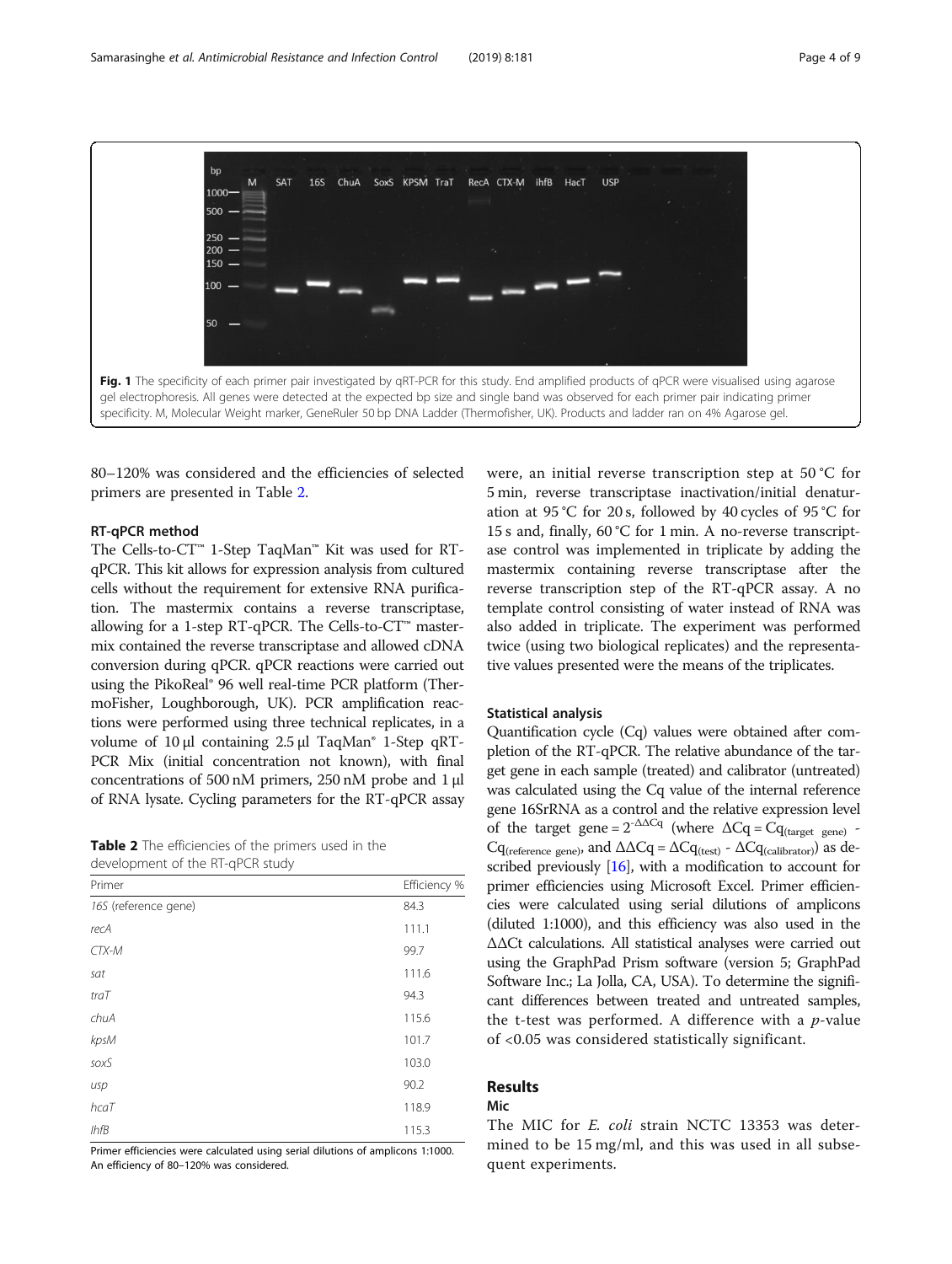### RT-qPCR

In this study, RT-qPCR was used to evaluate the impact of exposure of E. coli NCTC 13353 cells to the commercial cranberry product Cysticlean® (at MIC; for 4 h) on the expression of ten genes that have been shown to be associated with the virulence of UPEC. The selected genes included the toxins SAT and USP, the iron acquisition system ChuA, the protectins SoxS, KPSM, TraT and RecA, the antibiotic resistance gene CTX-M, and the genes responsible for the normal function of the cell, IdfB and HcaT. Figure 2 shows the mean average Ct values as a measure of expression of these 10 genes in the absence or presence of cranberry treatment. There was a significant decrease  $(P < 0.05)$  in the Ct value for each gene in the presence of cranberry, indicating a decrease in expression. Figure [3](#page-5-0) shows the decrease as a Double Delta Ct Value ( $ΔΔCt$ ) -1. By presenting the data as  $(ΔΔCt)$  -1, a value of 0 would indicate no change while a value between 0 and 1 indicates a downregulation in expression. The t-test showed that all the genes tested were significantly downregulated ( $P < 0.05$ ) following treatment with cranberry.

It is not possible to run melting curve analyses on Taqman assays due to the degenerative nature of Taqman probes. Non-specific products do not produce results in Taqman assays; therefore, it is not necessary to run products on an agarose gel; however, non-specific products should in any case be avoided because they reduce the efficiency of the reaction. Taqman assays were checked for specificity before running qPCR.

### **Discussion**

Reports have shown that numerous genes are implicated in the virulence and fitness of UPEC, therefore downregulating the expression of these genes could add to the efficiency of antibiotic treatment and could reduce the likelihood of treatment failure [\[17](#page-8-0)]. In this study, the selected ten genes playing significant roles in the normal function of the cell, such as iron acquisition, toxin production and stress survival in the third-generation cephalosporin resistant  $E.$  coli, and their relative gene expression was determined after exposure to the cranberry product Cysticlean® using qRT-PCR. The results showed that Cysticlean® significantly reduces the expression of a wide variety of genes responsible for fitness and virulence. To the best of our knowledge, this is the first study to access the effect PACs, the active compound of the cranberry on the expression of virulence and antibiotic resistance determinants. A reported mechanism of action the selected genes is represented in Fig. [4](#page-6-0).

Reports have suggested that USP functions as a bacteriocin, targeting competing bacterial strains (depicted in Fig. [4](#page-6-0)). It has also been shown to enhance infectivity in the urinary tract and play a role in UPEC pathogenesis [\[18](#page-8-0), [19](#page-8-0)]. In a study by Bauer et al. [[20\]](#page-8-0), it was shown that the *usp* gene was found in 80% of cystitis isolates  $[20]$  $[20]$ . A reduction in the expression of usp could lead to this bacterium being outcompeted by other non-pathogenic bacteria and a reduction in its ability to cause pyelonephritis. It is especially advantageous for UPEC to be able to utilize haem and/or haemoglobin, as the urinary tract is naturally low in iron. UPEC secrete cytotoxins that can access the haem reservoir within cells. These two capacities combined could aid iron acquisition throughout the infection process [[20,](#page-8-0) [21\]](#page-8-0). ChuA is an outer membrane

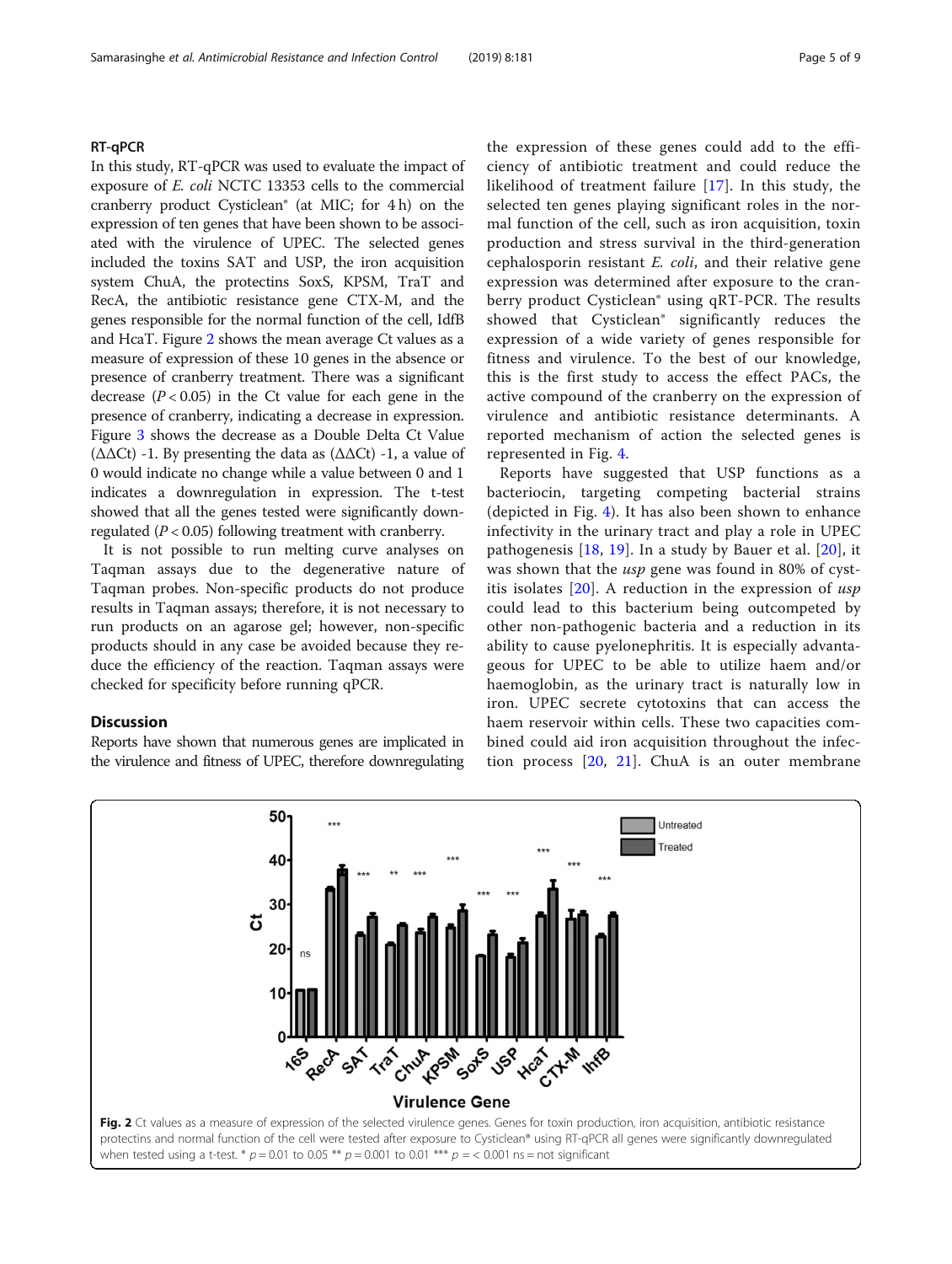<span id="page-5-0"></span>

receptor responsible for the transport of haem into the cell for utilization as iron (see Fig. [4\)](#page-6-0) [[22\]](#page-8-0). A reduction in iron transport into the cell could lead to reduced growth of the bacteria, or potentially even cell death. In a study, cranberry treatment resulted in the upregulation of genes that encode iron metabolism regulators (fur), transport protein (feoAB), genes involved in the biogenesis pathway of Fe-S clusters (iscAS) and iron storage (*ftnA, acnA, sodB*) [\[13](#page-7-0)]. This is the first study to investigate the expression of the chuA gene after exposure to a cranberry product. Combining the literature with the results of this study, cranberry can be said to cause the overexpression of iron-acquisition genes, but a downregulation of haem membrane receptors. It has been suggested that the expression of chuA is influenced by RfaH in UPEC [[22\]](#page-8-0). Therefore, it may be that Cysticlean® has an effect on RfaH that requires further investigation.

SAT is a serine protease which is found predominantly in uropathogenic strains of E. coli, and which has been shown to elicit a cytopathic effect on cultured epithelial cells (see Fig. [4](#page-6-0)); it has also been shown to be associated with pyelonephritis [[13\]](#page-7-0). A reduction in the expression of sat gene could lead to a reduction in the ability of UPEC to cause pyelonephritis. KpsM is responsible for capsule production, protecting the bacterial cell from host defenses such as engulfment by phagocytes and the bactericidal effects produced by the complement system (see Fig. [4\)](#page-6-0). KpsM is commonly associated with pyelonephritis [\[13](#page-7-0)]. A downregulation in the expression of kpsM gene could lead to cell death by phagocytes and the complement system.

SoxS increases tolerance to stress, as activated by cytotoxic weapons produced by the human immune system such as nitric oxide, and leads to direct activation of antibiotic resistance factors [\[23](#page-8-0)]. Reduction in the expression of soxS could lead to bacteria that are less tolerant to stress and generally less antibiotic resistant. In a study, cranberry treatment caused significant overexpression of genes involved in the stress response ( $arcA$ ,  $rpoS$ ,  $cpxR$ ), periplasmic stress ( $rseAC$ ) and oxidative stress  $(oxyR)$ . This being said, they did not specifically report results on the  $s\alpha xS$  [[23\]](#page-8-0). RecA plays a role in DNA recombination by catalysing the homologous pairing driven by ATP and the strand exchange of DNA molecules (Fig. [4](#page-6-0)) [[24](#page-8-0)]. A reduction in recombinational repair could lead to bacteria that are less able to survive.

TraT is an outer membrane lipoprotein that is responsible for preventing unproductive conjugation between bacteria carrying like plasmids (Fig. [4\)](#page-6-0). It has also been shown to interfere with complementmediated killing, imparting a mild amount of serum resistance [\[21](#page-8-0)]. A downregulation in the expression of  $traT$  gene could lead to an increase in unproductive conjugation and a decrease in serum resistance. The hcaT gene plays a role in the catabolism of 3phenylpropionate and cinnamic acid, the products of which are fed into the mhp pathway (see Fig. [4](#page-6-0)-III). IhfB is responsible for the activation of transcription via sequence-specific DNA binding and for sitespecific recombination. It is uncommon to see changes in expression of these genes; indeed, they have been recommended as suitable reference genes in transcriptional analysis of  $E.$  coli  $[25]$  $[25]$ . Even though it was the least downregulated gene, it could be stipulated that the most important downregulation was that of the  $CTX-M$  gene that causes extended-spectrum βlactamase (ESBL) production. ESBL-producing UTIs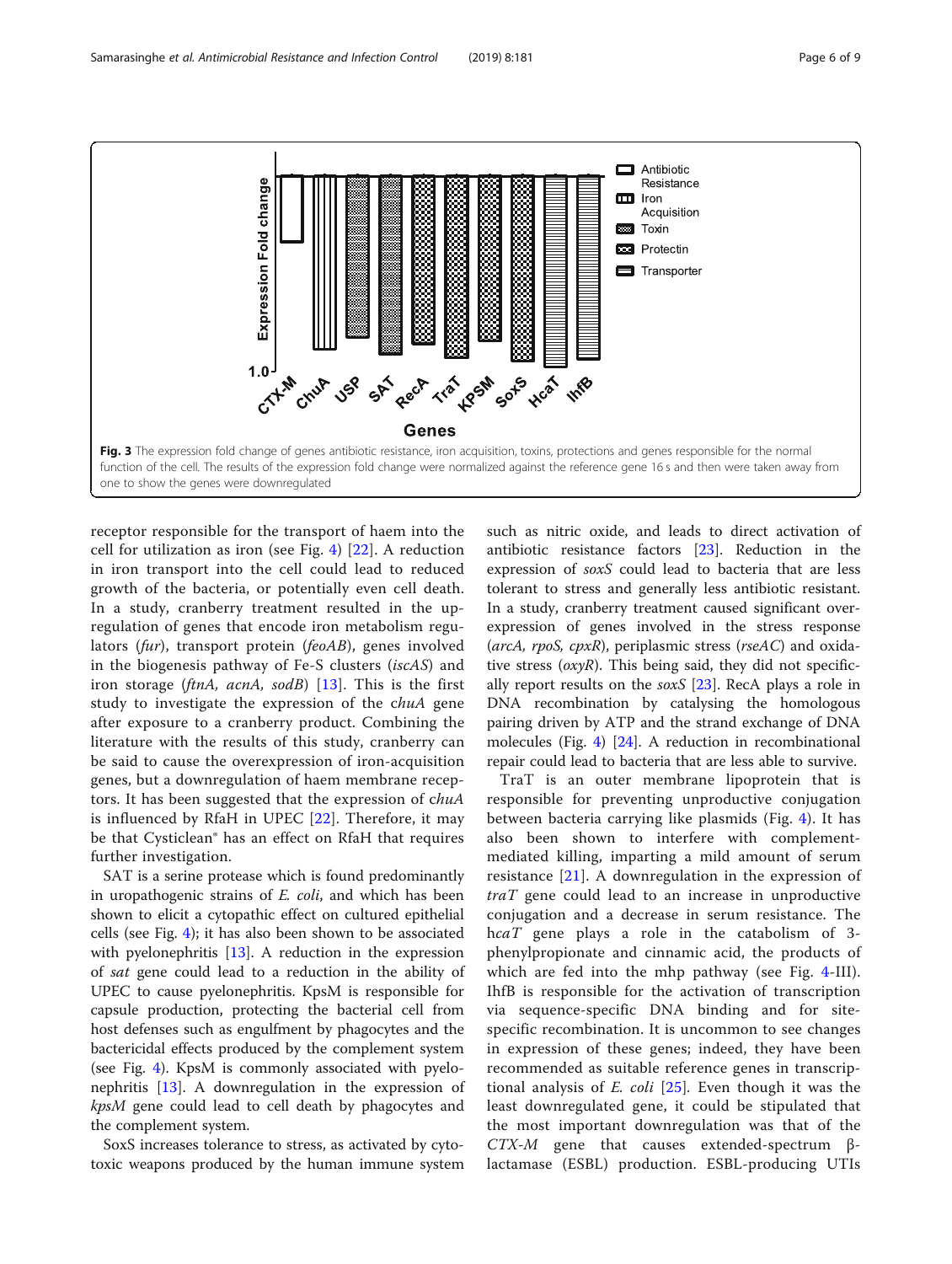<span id="page-6-0"></span>

are a major problem in both the community and the hospital. Hence the results indicated that the reduction in the expression of CTX-M gene could lead to the increased susceptibility of other known resistant isolates.

This study suggests that the effects of Cysticlean® are multifactorial, effecting many different pathways. Other studies have shown that exposure of UPEC to cranberry PACs or cranberry powder results in the downregulation of the flagellin gene *fliC*, which results in impeded motility via swimming and swarming. Honey has also been shown to have a similar effect on virulence genes, though its ability to reach the urinary tract intact has been questioned [[26\]](#page-8-0).

Based on above literature and current findings, two complementary mechanisms have been suggested to explain the ability of the American cranberry to reduce urinary tract infections. The first mechanism has been credited to its biocidal activity, as enabled through the production of several elements that can damage bacteria. The second mechanism is attributed to its anti-virulence activity, through the downregulation and interference with multiple virulence factors associated with tolerance to stress and survival in the urinary tract. The latter could ultimately result in the weakening of bacterial survival abilities and its ability to cause infection [[27\]](#page-8-0).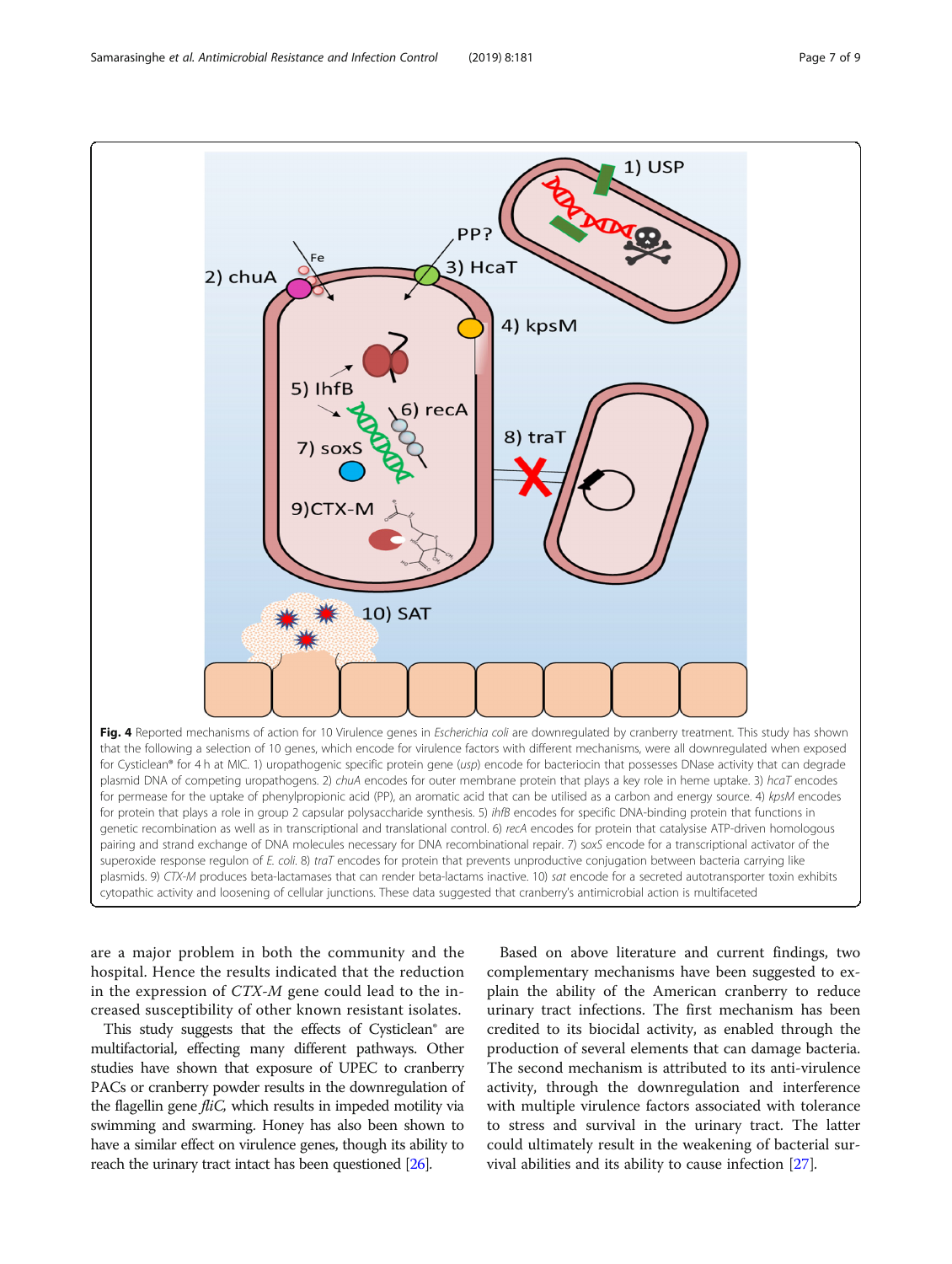<span id="page-7-0"></span>Recurrent UTI is commonly treated with antibiotic prophylaxis, which has been attributed to bacterial resistance. Antibiotic resistance is a major concern worldwide, therefore a re-evaluation of the treatment recommendations for UTI should be considered. An alternative to antibiotic prophylaxis could be treatment using cranberry products or a combination of cranberry and antibiotic treatment in an attempt to reduce resistance rates in UTIs.

Future studies into analysing the effects of the active compound PACs on other virulence and antibiotic resistance determinants and in other bacterial species that cause UTI need to be carried out. This should involve testing other virulence and antibiotic resistance genes; a microarray analysis may be more useful in this regard. Moreover, these analyses also be combined with phenotypic and in vivo studies to give a broad overview of the effects that cranberry treatment has. Other bacterial strains and species, as well those that are antibiotic resistant and non-resistant, that cause UTI should be studied to see if the effect of cranberry is broad-spectrum in nature. In this study, only one reference gene could be used. Multiple reference genes increase the accuracy of relative expression normalization and allow for appropriate quality control on the stability of the reference gene expression. Therefore, the use of one reference gene represents a particular limitation to this study.

### Conclusions

Taken together, the study showed that the cranberry active compound PACs has effective downregulation activity on the fitness, virulence and antibiotic resistance in the ESBL producing E. coli strain CTX-M 15, which is the most common bacterial pathogen associated with UTIs and that shows multi-drug-resistant abilities. Hence, the study results indicated the cranberry compound PACs may represent a promising anti-virulence strategy for the treatment and modulation of the UTIs caused by E. coli strain CTX-M 15. Based on the results of this study, PAC can be used as co adjunctive method to reduce antibiotic resistance rates in recurrent Urinary Tract Infection.

#### Acknowledgements

We would like to express our deep appreciation for the support and encouragement received from the Leicester School of Allied Health Sciences staff members, Professor Adrian Slater and Dr. Avninder Bhambra, De Montfort University.

#### Authors' contributions

SS Conceptualisation of the study, designing of the study, data analysis and drafting of the paper. RR Data collection and analysis, drafting of the paper. MA data analysis and drafting of the paper. All authors read and approved the final manuscript.

#### Funding

This work is supported by the following funding grants received by SS; De Montfort University Fee waiver PhD scholarship grant to RR and the Ministry of Higher Education Iraq, grant to MA.

#### Availability of data and materials

Not applicable; Data sharing not applicable to this article as no datasets were generated or analyzed during the current study. Please contact author for data requests.

### Ethics approval and consent to participate

Not applicable.

#### Consent for publication

Not applicable.

#### Competing interests

The authors declare that they have no competing interests.

# Received: 20 August 2019 Accepted: 28 October 2019

#### References

- 1. Bonkat G, Pickard R, Bartoletti R, Bruyère F, Geerlings SE, Wagenlehner F, et al. EAU guidelines on urological infections. Euro Assoc Urol. 2017;22–6. [https://](https://uroweb.org/wp-content/uploads/19-Urological-infections_2017_web.pdf) [uroweb.org/wp-content/uploads/19-Urological-infections\\_2017\\_web.pdf.](https://uroweb.org/wp-content/uploads/19-Urological-infections_2017_web.pdf)
- 2. François M, Hanslik T, Dervaux B, Le Strat Y, Souty C, Vaux S, et al. The economic burden of urinary tract infections in women visiting general practices in France: a cross-sectional survey. BMC Health Serv Res. 2016;16(1):365.
- 3. Urinary tract infections in adults, 2014. NICE guidelines. [https://www.nice.](https://www.nice.org.uk/guidance/qs90/documents/urinary-tract-infection-in-adults-qs-briefing-paper2) [org.uk/guidance/qs90/documents/urinary-tract-infection-in-adults-qs](https://www.nice.org.uk/guidance/qs90/documents/urinary-tract-infection-in-adults-qs-briefing-paper2)[briefing-paper2](https://www.nice.org.uk/guidance/qs90/documents/urinary-tract-infection-in-adults-qs-briefing-paper2).
- 4. Bien J, Sokolova O, Bozko P. Role of uropathogenic Escherichia coli virulence factors in development of urinary tract infection and kidney damage. Int J Nephrol. 2012;2012:1.
- 5. Flores-Mireles A. Urinary tract infections: epidemiology, mechanisms of infection and treatment options. Nat Rev Microbiol. 2015;42:269–84.
- 6. Mazzariol A, Bazaj A, Cornaglia G. Multi-drug-resistant gram-negative bacteria causing urinary tract infections: a review. J Chemother. 2017; 29(sup1):2–9.
- 7. Pitout JD, Nordmann P, Laupland KB, Poirel L. Emergence of Enterobacteriaceae producing extended-spectrum β-lactamases (ESBLs) in the community. J Antimicrob Chemother. 2005;56(1):52–9.
- 8. Peirano G, Pitout JD. Molecular epidemiology of Escherichia coli producing CTX-M β-lactamases: the worldwide emergence of clone ST131 O25: H4. Int J Antimicrob Agents. 2010;35(4):316–21.
- 9. Cai JC, Zhang R, Hu YY, Zhou HW, Chen GX. Emergence of Escherichia coli sequence type 131 isolates producing KPC-2 carbapenemase in China. Antimicrob Agents Chemother. 2014;58(2):1146–52.
- 10. Tacconelli E, Carrara E, Savoldi A, Harbarth S, Mendelson M, Monnet DL, et al. Discovery, research, and development of new antibiotics: the WHO priority list of antibiotic-resistant bacteria and tuberculosis. Lancet Infect Dis. 2018;18(3):318–27.
- 11. Aslam B, Wang W, Arshad MI, Khurshid M, Muzammil S, Rasool MH, et al. Antibiotic resistance: a rundown of a global crisis. Infect Drug Resist. 2018; 11:1645.
- 12. Johnson J. Virulence factors in Escherichia coli urinary tract infection. Clin Microbiol Rev. 1991;4:80–128.
- 13. Ranfaing J, et al. Propolis potentiates the effect of cranberry (Vaccinium macrocarpon) against the virulence of uropathogenic Escherichia coli. Sci Rep. 2018;8:e0202609.
- 14. Pinzón-Arango PA. Investigating the effects of cranberry juice on the physicochemical properties of Escherichia coli for the prevention of urinary tract infections; 2008.
- 15. Rodriguez ER, Alvarez-Sala Walther L, Ramos V, Bonet I. Concentrationdependent effect on adherence of Escherichia coli to bladder epithelial cells of Cysticlean capsules (240 mg/capsule of proanthocyanidins). Inter J Microbiol. 2015;13(1):1–7.
- 16. Rao X, Haung X, Zhou Z, Lin X. An improvement of the 2<sup>^</sup>(-delta delta CT) method for quantitative real-time polymerase chain reaction data analysis. Biostat Bioinforma Biomath. 2013;3(3):71–85.